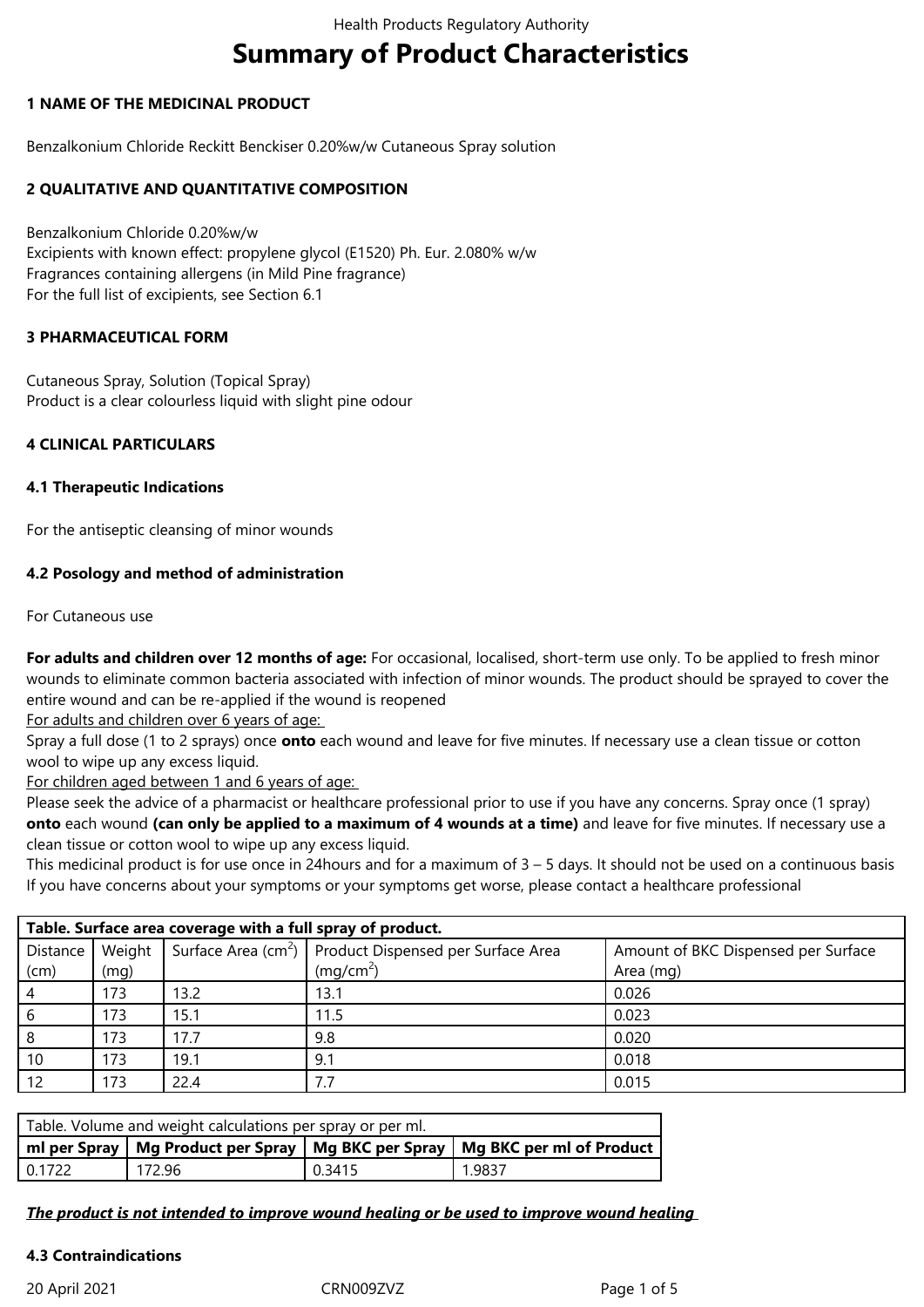Health Products Regulatory Authority

Do not use on children of 1 years of age or under.

People with known hypersensitivity to Benzalkonium chloride or any of the excipients should not use Benzalkonium Chloride Reckitt Benckiser 0.20%w/w Cutaneous Spray solution.

# **4.4 Special warnings and precautions for use**

Label Warning: For external use only. Do not use around the eyes or genitalia or ears, in the mouth or over large areas of the body that exceed 5% of the total body surface area (5% is estimated to reflect minor wounds of both knees and elbows). Do not inhale. In the case of accidental eye contact the eye should be irrigated with copious amounts of cold water. This medicinal product contains propylene glycol and may cause skin irritation.

This medicine contains Mild Pine fragrance containing D-Limonene and Lilial. D-Limonene and Lilial may cause allergic reactions.

Benzalkonium chloride may be deactivated when used with soap or any other surfactants.

# **4.5 Interaction with other medicinal products and other forms of interactions**

No specific drug interaction studies have been undertaken; therefore, we cannot recommend the use ofBenzalkonium Chloride Reckitt Benckiser 0.20%w/w Cutaneous Spray solution with any other topical products.

# **4.6 Fertility, pregnancy and lactation**

For Benzalkonium Chloride no clinical data on exposed pregnancies are available. Animal studies do not indicate direct or indirect harmful effects with respect to pregnancy, embryonal/foetal development, parturition or postnatal development. The potential risk for humans is unknown.

Use during pregnancy and lactation is not expected to be associated with harmful effects as cutaneous absorption is minimal. In order to avoid ingestion by a breast fed child, application to the breasts during lactation is not advised

# **4.7 Effects on ability to drive and use machines**

Benzalkonium Chloride Reckitt Benckiser 0.20%w/w Cutaneous Spray solution has no influence on the ability to drive and use machines.

# **4.8 Undesirable effects**

Post-marketing experience shows no adverse experiences specific to the topical application ofBenzalkonium Chloride Reckitt Benckiser 0.20%w/w Cutaneous Spray solution; adverse experiences have been limited to those that are typically reported for topical antiseptics. Additional effects may occur. In general, the adverse reactions rate for topical antiseptics is very rare  $(<1/10,000)$ .

*Skin and subcutaneous tissue disorders:*

*Very Rare:* skin dystrophy, acrodermatitis, exacerbation of eczema, contact dermatitis, alopecia or rash.

# *General disorders and administration site disorders:*

*Very Rare*: (< 1/10,000)signs and symptoms of systemic allergic reactions, including papular rash, pruritus or rash.

*Very Rare:* local site reactions including application site fissure, a, skin irritation, skin burning sensation, erythema, skin discoloration or skin exfoliation

# **4.9 Overdose**

Due to Benzalkonium Chloride low absorption into the systemic circulation following both oral and cutaneous application, its acute toxicity is very low and it is unlikely that any toxic effects would be seen in humans following either cutaneous dosing with Benzalkonium Chloride Reckitt Benckiser 0.20%w/w Cutaneous Spray solution as recommended or accidental ingestion. If necessary use a clean tissue or cotton wool to wipe up any excess liquid.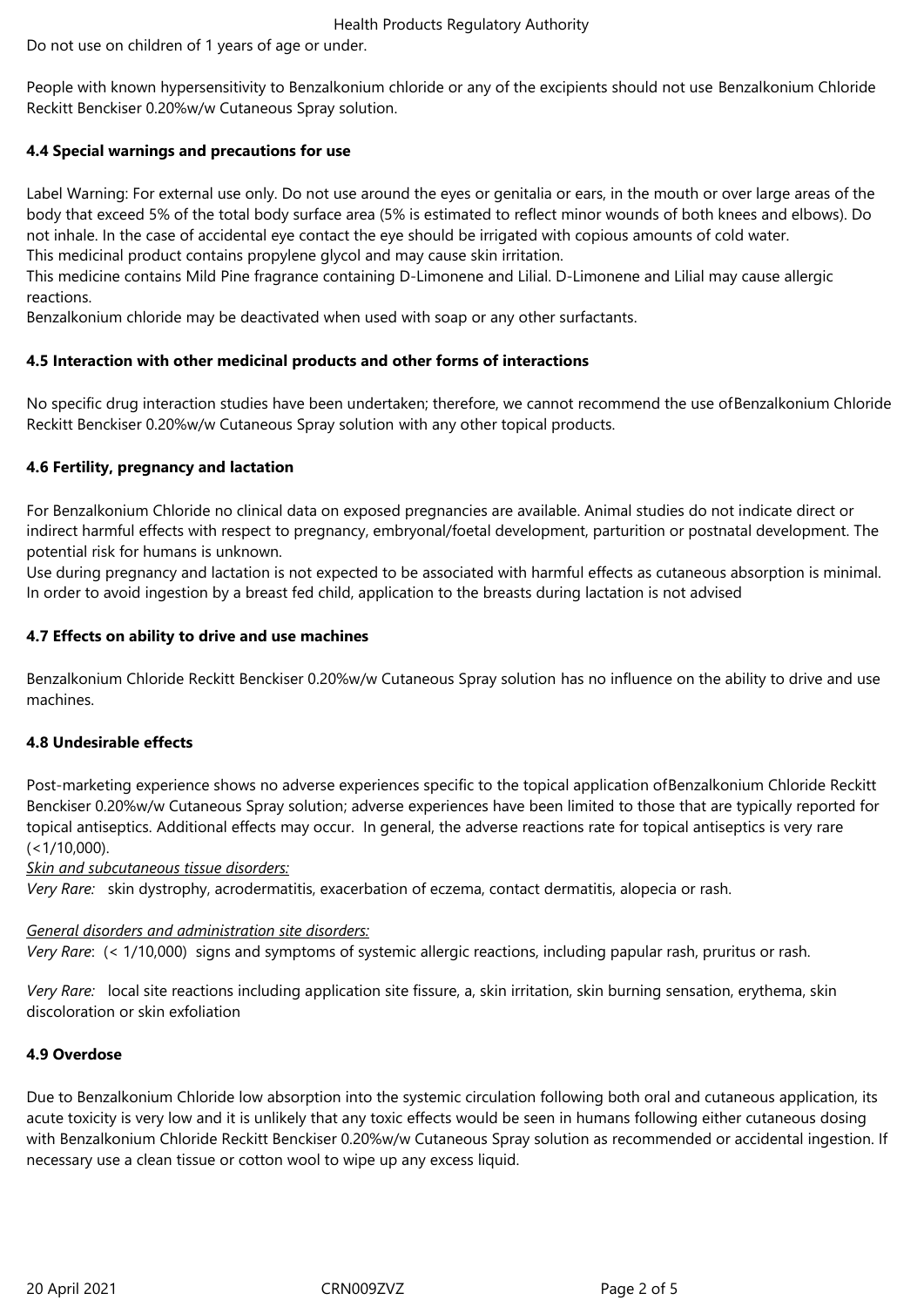# **5.1 Pharmacodynamic properties**

ATC Code: D08 AJ01 Group: Antiseptics and Disinfectants. Quaternary ammonium compounds.

Benzalkonium chloride is a quaternary ammonium compound which has been used for many years as a surfactant and antiseptic/disinfectant. It is known to be bactericidal in low concentrations (typically between 0.1 and 0.2%) to a wide range of Gram-positive and Gram-negative bacteria.

Benzalkonium chloride kills (a log 5 reduction) Staphylococcus aureus and beta-hemolytic Streptococci (e.g., Streptococcus pyogenes) in 1 minute, and Pseudomonas aeruginosa in 5 minutes

| Table. In vitro bactericidal effects Benzalkonium Chloride                                                                                                                                                       |                 |                                                                                                 |                         |                        |  |  |  |  |  |
|------------------------------------------------------------------------------------------------------------------------------------------------------------------------------------------------------------------|-----------------|-------------------------------------------------------------------------------------------------|-------------------------|------------------------|--|--|--|--|--|
| Reckitt Benckiser 0.20%w/w Cutaneous Spray solution.                                                                                                                                                             |                 |                                                                                                 |                         |                        |  |  |  |  |  |
| <b>Strain</b>                                                                                                                                                                                                    | Contact<br>time | <b>Medium</b>                                                                                   | <b>Result</b>           | <b>Criteria</b><br>met |  |  |  |  |  |
| Corynebacterium<br>xerosis<br>Staphylococcus<br>epidermidis<br>Proteus<br>vulgaris<br>Streptococcus<br>pyogenes<br>Staphylococcus<br>aureus (MRSA)<br>Enterococcus<br>faecalis (VRE)                             | 5 min           | Full<br>strength<br>in clean<br>$(0.3)$ and<br>dirty<br>(3.0q/l)<br>bovine<br>serum<br>albumin) | $>5.0$ log<br>reduction | <b>EN 1276</b>         |  |  |  |  |  |
| Staphylococcus<br>aureus<br>Corynebacterium<br>xerosis<br>Staphylococcus<br>epidermidis<br>Proteus<br>vulgaris<br>Streptococcus<br>pyogenes<br>Staphylococcus<br>aureus (MRSA)<br>Enterococcus<br>faecalis (VRE) | 1 min           | Full<br>strength<br>in clean<br>$(0.3)$ and<br>dirty<br>(3.0q/l)<br>bovine<br>serum<br>albumin) | $>5.0$ log<br>reduction | <b>EN 1276</b>         |  |  |  |  |  |

**Note:** EN 1276 is designed to evaluate the antimicrobial efficacy of disinfectant products intended for use in food, industrial, domestic and institutional areas. It can be used to assess efficacy. A Five log reduction of all organisms in 5 minutes is required to pass the EN1276.

# **5.2 Pharmacokinetic properties**

Quaternary ammonium compounds such as Benzalkonium chloride are only absorbed to a very small extent through human skin.

# **5.3 Preclinical safety data**

The low level of Benzalkonium chloride in the product, coupled with its low level of absorption from intact and broken skin, make it unlikely that any significant systemic toxic effects would arise from its use. There is evidence that it can have an irritant effect on mucous membranes.

20 April 2021 CRN009ZVZ Page 3 of 5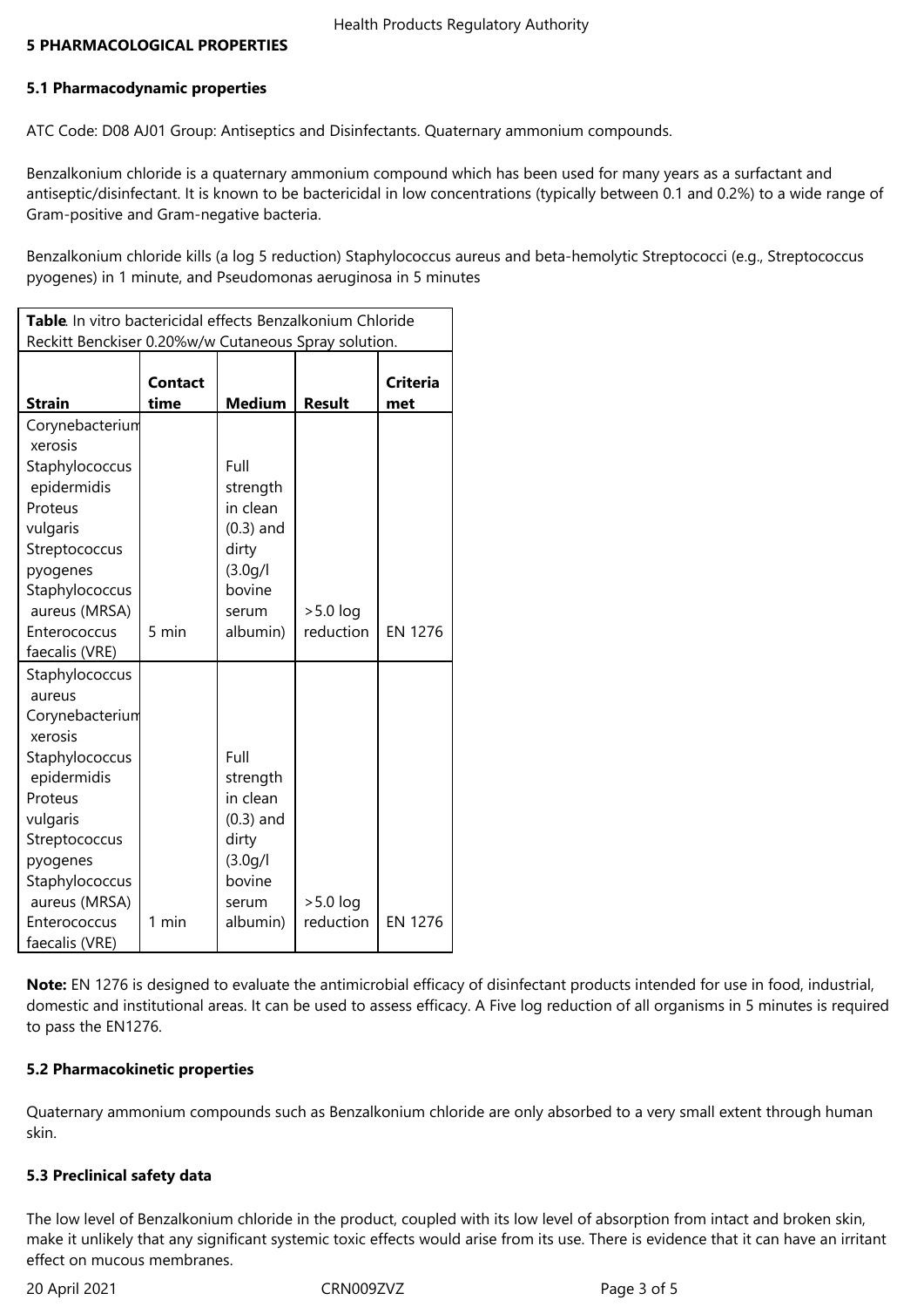#### **6 PHARMACEUTICAL PARTICULARS**

#### **6.1 List of excipients**

Propylene glycol Sodium dihydrogen phosphate dihydrate Disodium hydrogen phosphate dodecahydrate Mild Pine fragrance Disodium edetate, dihydrate Purified water

#### **6.2 Incompatibilities**

Not applicable

# **6.3 Shelf life**

10ml polypropylene bottle has a shelf life of 2 years. 100ml HDPE bottle has a shelf life of 3 years.

### **6.4 Special precautions for storage**

No special storage conditions

### **6.5 Nature and contents of container**

Polypropylene container, spray pump, with a polypropylene co-polymer overcap packed into polyethylene terephthalate (PET) blister and carton envelope. The pack size is 10 ml. HDPE container, spray pump, with a polypropylene co-polymer overcap. The pack size is 100ml. Not all pack sizes may be marketed.

#### **6.6 Special precautions for disposal**

Benzalkonium Chloride Reckitt Benckiser 0.20%w/w Cutaneous Spray solution should not be disposed of via wastewater or household waste. Any unused medicinal product or waste material should be disposed of in accordance with local requirements

# **7 MARKETING AUTHORISATION HOLDER**

Reckitt Benckiser Ireland Ltd 7 Riverwalk Citywest Business Campus Dublin 24 Ireland

#### **8 MARKETING AUTHORISATION NUMBER**

PA0979/049/001

#### **9 DATE OF FIRST AUTHORISATION/RENEWAL OF THE AUTHORISATION**

Date of first authorisation: 20<sup>th</sup> November 2009 Date of first renewal: 1<sup>st</sup> September 2014